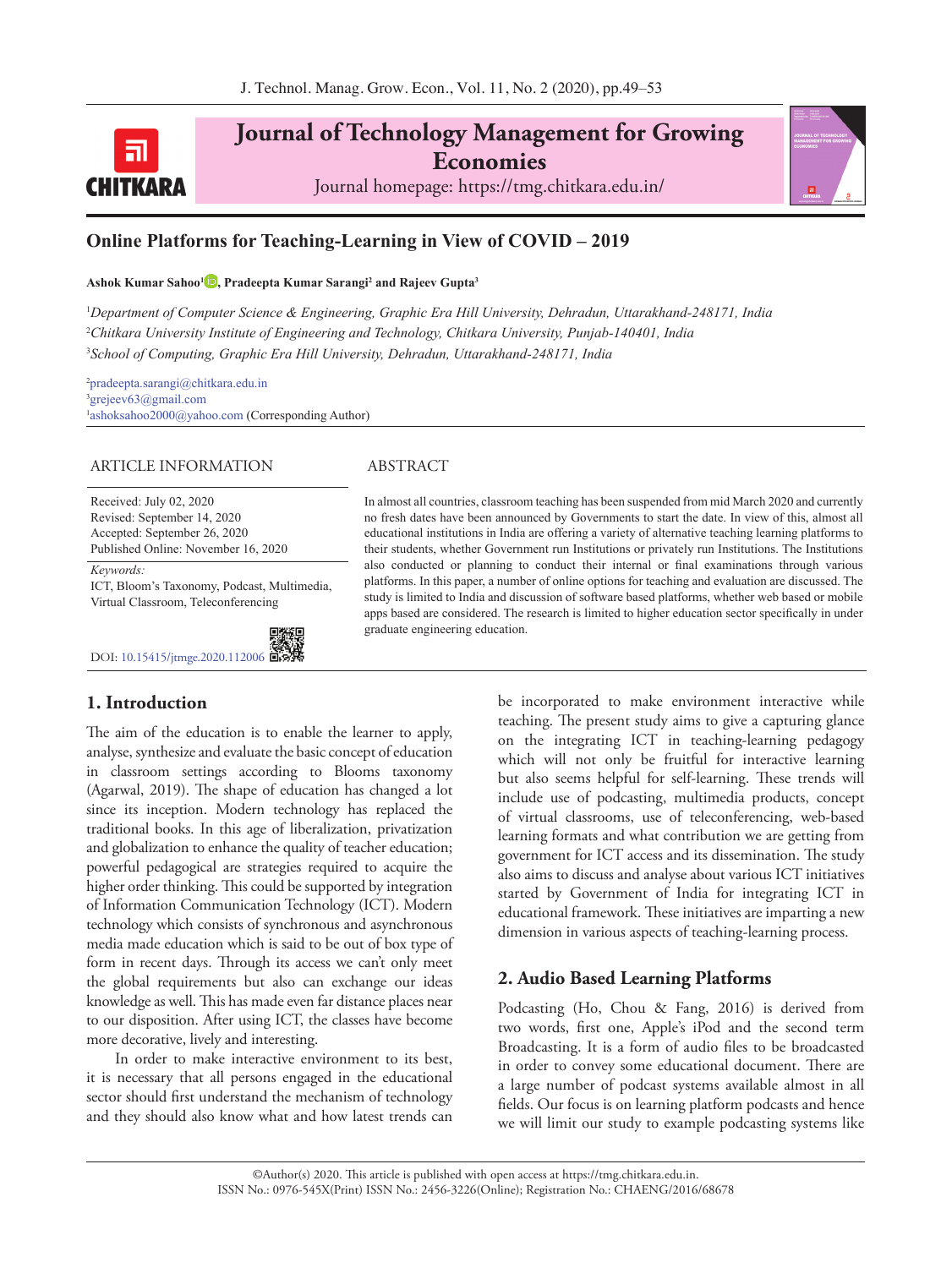Pinna, Podcasts, GarageBand, Science Friday, Listenwise, StoryCorps, Soundtrap, Anchor, Radio Rookies, YR Media, HowStuffWorks, NPR (Borderland, News, One), and Science Update.

*Pinna* podcast (Pinna, 2020) is an online audio podcast system designed for students from pre nursery to class 6. It is available free for first two months and available at \$7.99 per month thereafter for students and provides various audio related knowledge platform for science, mysteries and interactive game shows.

Podcast is a free online podcast learning system available in Apple platform. It is suitable for classes up to 12 standards. The subjects covered by this are Arts, Communication & Collaboration. This podcast system is designed to support students and teachers in addition to their traditional learning systems and can be replacement of traditional class room teaching methodology.

*GarageBand* is a podcast system which can be run on Apple's Mac operating system (MacOS) and Apple's iPad operating system (iOS). It is designed to use and create music or podcasts. The users of this podcast system can create many tracks using MIDI keyboards, a bunch of instrumental effects simultaneously and voice recordings. It has a complete sound library for instruments, presets for voice and guitar, percussionists and drummers.

*Science Friday* (Science Friday Inc, 2019) is another popular podcast providing information about scientists to public radio listeners. They are producing digital videos, award-winning podcasts, educational resources for teachers both formal and informal educators, original web articles and much more. This is a non-profit organization producing and providing access to scientific knowledge.

*Listenwise* (Harness the Power of Listening, 2020) provides valuable knowledge for improving comprehension, relistening, or citing evidence. Students can access by listening comprehension by help of idea and inferencing. Comprehensive scores are provided to individual students and teachers for more improvement in the topic. According to levels of listening comprehension, diverse learners can select right podcasts to measure lexile audio. It provides podcasts on social studies, science, current events and literature.

*StoryCorps* (StoryCorps, 2020) is an independently funded organization primarily dependent on instructional support for their survival. It is incorporated in the year 2003 in United States. The primary focus of the organization is collecting, preserving and sharing of citizen stories. The intension of the learning platform is to teach the value of listening.

*Soundtrap* (Your everywhere studio, 2020) is a podcast system developed for music makers, story tellers and education. With the feature of interactive transcript, automatically record; transcribe of voice is possible. Editing of recording is also possible and the edited recordings can be uploaded to spotify and improvement of discoverability or it can be distributed.

*Anchor* (Anchor, 2020) is a podcast designed for unlimited free hosting, distribution, monetizing, podcasting with friends, straightforward analytics, recording from anywhere, episode builder, editing and creation tools. Other podcast documents can be converted into **Anchor** podcast documents and transcribed videos can be produced. It provides services free of cost to its subscribers.

*Radio Rookies* (Radio Rookies, 2020) has been continuously conducting workshops across New York since 1999 training and tools to people to tell their own stories. The following are the popular stories created by the organization namely: "Expecting the Unexpected: Graduating High School During a Pandemic", "America For Someone Like Me", "When We See Each Other: Black Americans, African Immigrants", "East Village Workshop", "Social Media When You're a Refugee", "Making Friends When You're Shy", "Trying to Graduate From High School at 21", "The Changing Meaning of Gender Across Generations", "One Immigrant's Anxiety in Trump's America" and "She Wants to be Treated Equally in the Kitchen".

*YR Media* (Formerly Youth Radio) (YR Media, 2020) is a national network in USA of young journalists and artists. It is working since last 25 years as a non-profit production company for future generations to build critical skills in media, art and journalism. The platform in YR Media is specifically designed for students, activists, writers, parents and teachers.

*How Stuff Works* **(**Garden, 2020) is providing more than 750 podcasts for business, sports, spirituality, entertainment, technology, comedy, family and crime. The network is also home to long-running fan-favorites such as Stuff You Should Know and Stuff You Missed in History Class, and instant hits like The Ron Burgundy Podcast and Disgrace land.

*NPR* (National Public Radio) (Boarderland, NPR, 2020) is established as a non-profit organization to create awareness among general public. It is connecting to millions of USA people online and individually to create new ideas. Through the NPR network, it is wide spreading stories from local level to global level.

*Science Update* (The Science Radio News Feature of the American Association for the Advancement of Science, 2020) is featuring latest discoveries in medicine, technology and science. It is managed by world's largest common science society. It was established in 1988 and won a number of awards. Listeners can contact with their dedicated toll-free telephone lines or can use online form to access podcasts related to science. To access free radio programming lineup users can visit (Entertaining and Informative, 2020). Nationwide science update is available for radio listeners also.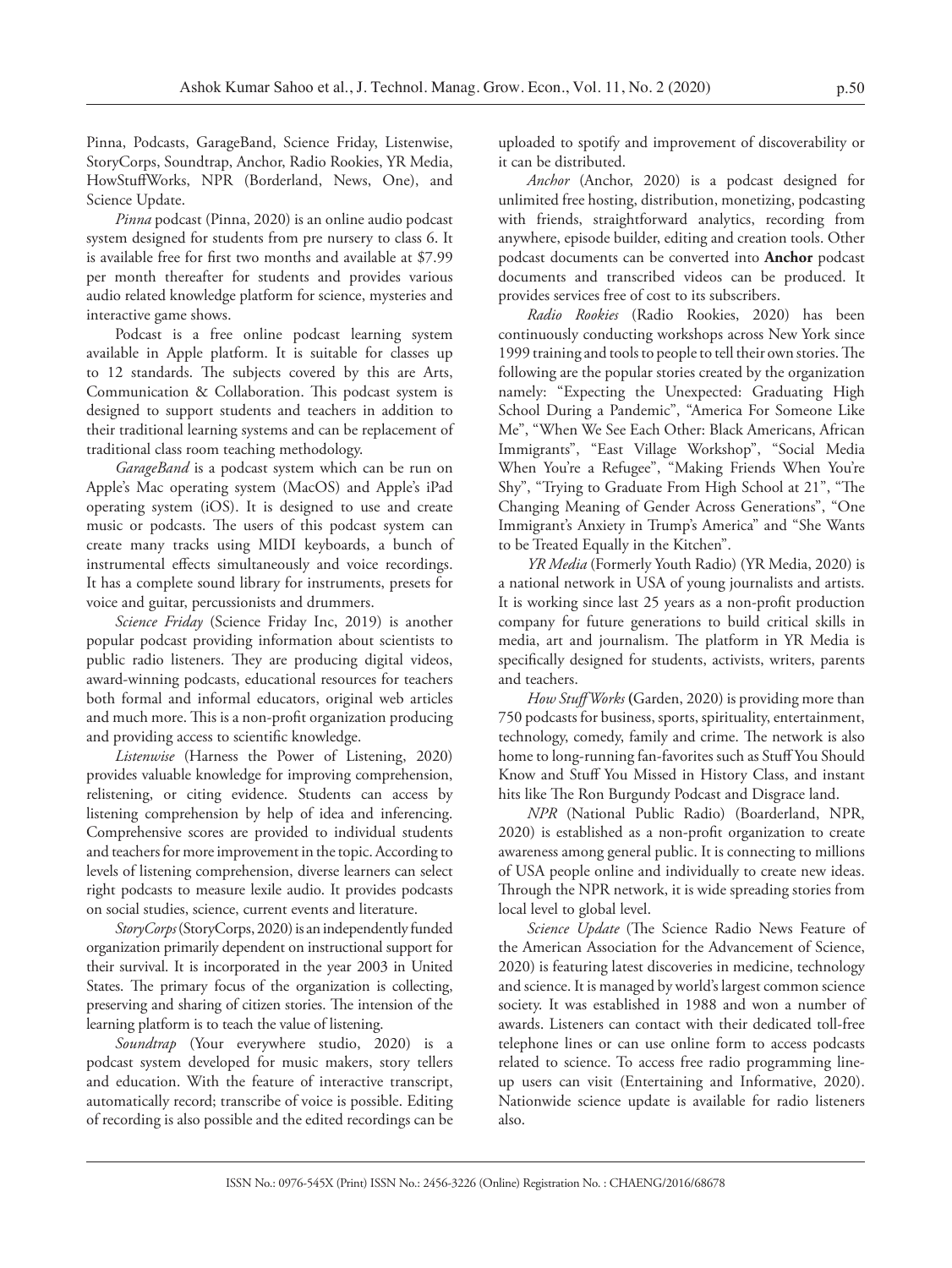#### **2. Multimedia Based Learning Apps**

Multimedia products (Schank, Korcuska & Jona, 1995) can be categorized into text and graphics mode, podcasts, video and online products. Further text and graphics can be delivered through slideshows or presentations, prezi, diagrams and infographics. We have already discussed a lot about podcasts and examples of podcast systems. In video type multimedia products the available options are lecture capture, talking head, screen capture, animation and glass screen. Other modes of multimedia teaching technologies involve various dedicated websites and interactive mobile applications, virtual classrooms, teleconferencing.

Slideshows or presentations are the most popular platform for technology driven teaching learning during 1990-2000. It has features like, text design, image drawing and embedding, audio and video embedding and excellent visual presentation. It is considered to be far better than that of blackboard or white board with coloured marker based teaching. It has several advantages as compared to traditional methods including clarity of presentation and time saving.

However, it has a number of limitations also including proper synchronization between teacher and learner. Most popular presentation software's are Microsoft Power Point, Prezi, Capterra Diagrams and infographics developed by many software vendors.

Due to technological advantages and availability of Internet in many communicating devices (Rus et al., 2019) like desktops, laptops, palmtops and mobile phones, there is a complete paradigm shift of device based learning platforms. We will discuss some of the freeware in this field and some of the powerful software which are currently in use. A comprehensive comparison between modern learning apps is presented in Table 1.

| Platform            | Op. System              | Pros                                                                                                                                                                                                                                                                      | Cons                                                                                                                                                                                                                  |
|---------------------|-------------------------|---------------------------------------------------------------------------------------------------------------------------------------------------------------------------------------------------------------------------------------------------------------------------|-----------------------------------------------------------------------------------------------------------------------------------------------------------------------------------------------------------------------|
| Zoom                | iOS, Android            | Screen can be used for many functions<br>simultaneously, Many calendars can be connected,<br>and each user can be accessible to annotation<br>tools, more emphasis on security aspects.                                                                                   | Limited chat options available, the app can<br>be integrated with participants area, user<br>experience still needs a lot of improvement,<br>annotation tools cannot be used in entire<br>existing range.             |
| Kahoot!             | iOS, Android            | Strong student engagement, Examination system<br>is very strong as compared to others, Formative<br>assessment is very easy for teachers, existing<br>classrooms are usable, Platform is very easy to<br>acquaintances, and technology integration is a<br>great feature. | Tracking of student progress is hard, Username<br>and password problem faced by students and<br>teachers, very tedious job of managing student<br>evaluation part.                                                    |
| Seesaw              | iOS, Android,<br>Amazon | Ease of navigation of dashboard for teachers,<br>students are able to showcase their progress in any<br>multimedia form, out of box thinking is possible,<br>real time or multiprocessing tasks are possible                                                              | Classroom single and multiple setting is tedious,<br>not for higher education system, notes can<br>does not have formatting capabilities, log off<br>problem (uncompleted task is to be start afresh<br>after logout) |
| Google<br>Classroom | iOS, Android            | Accessible from every type of devices<br>and platforms, sharing of resources and<br>communication is very effective, Feedback system<br>is very strong, true replacement of paper, interface<br>is clean and user friendly, suitable for all types of<br>education.       | Managing account is difficult, integration with<br>other systems is tedious, limited automatic<br>updates, problems in editing, and Impersonal,<br>automated quiz and tests are not effective.                        |
| Remind              | iOS, Android            | Document and message sharing with parents,<br>schedule announcement is possible, multiple<br>groups and classes can be set up, supports<br>unlimited class size, governs by rules and<br>regulations, ease of use and privacy.                                            | Text messages can be misinterpreted, No login<br>required, accessibility is some problematic,<br>unreliable access on mobile phones, unnecessary<br>phone calls and messages to be received from<br>Remind.           |
| Classtree           | iOS, Android            | Parents need to sign to access the contents,<br>tracking of student progress is better, supports<br>multiple file type, independent learning possible.                                                                                                                    | It is not a freeware, Out-of-date contents<br>available; It is behaving like an administrative<br>tool and really not helpful for teachers, available<br>only for students up to class 12.                            |

**Table 1:** Pros and cons of various modern learning platforms.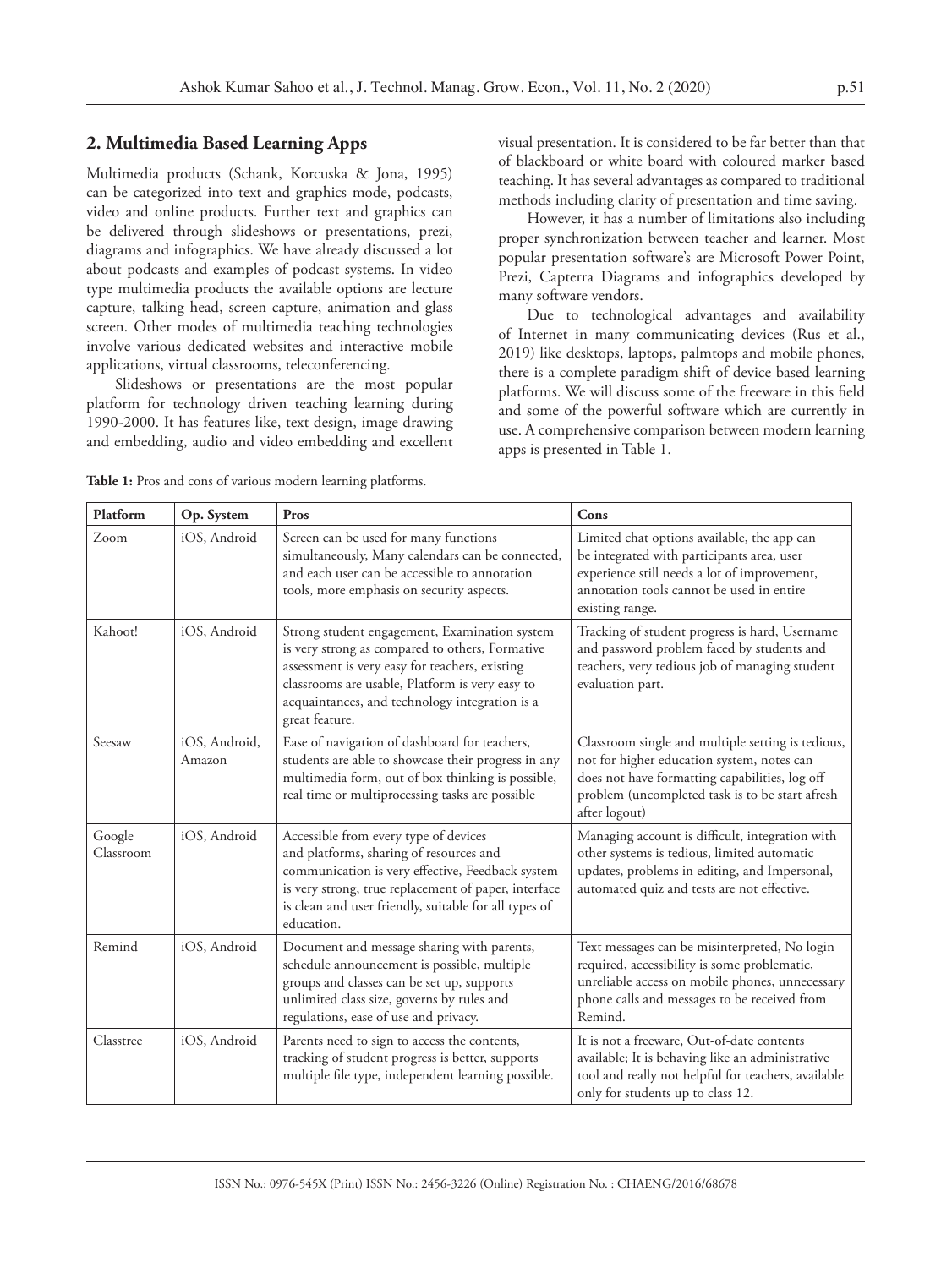| Dropbox            | iOS, Android             | Backup facility is better for protection of<br>documents, best feedback facility, provides<br>sufficient storage space for all documents,<br>synchronization of local computer resources with<br>Drop box.                                             | Very costly in terms use, provides low quality<br>previews, mobile version is not flexible, unable<br>to read all types of files, administrative rights<br>related issues. Instructions provided in home<br>page are not very helpful.                                                                              |
|--------------------|--------------------------|--------------------------------------------------------------------------------------------------------------------------------------------------------------------------------------------------------------------------------------------------------|---------------------------------------------------------------------------------------------------------------------------------------------------------------------------------------------------------------------------------------------------------------------------------------------------------------------|
| Microsoft<br>Teams | iOS, Android,<br>Windows | Communication enrichment and productivity<br>gains, focus on work only platform, better<br>transparency, easy to use the digital platform,<br>adding members is very easy.                                                                             | Transition from outlook is very difficult, users<br>may confuse by structure of files, sub-optimal<br>meeting experience, setting permissions is<br>tedious, provides very limited flexibility.                                                                                                                     |
| TED-Ed             | iOS, Android             | Good animation tools, The contents are<br>informative, fun and interesting, free for students<br>and teachers, provide flipped type of classroom<br>approach, and also provide synthesizing, analysing<br>and problem-solving approach.                | Other than video facility is not so promising,<br>community ideas cannot be exchanged, might<br>be addiction type of experience for users,<br>not suitable for formal teaching approach,<br>examination and evaluation part is somehow<br>missing.                                                                  |
| Moodle             | iOS, Ubuntu,<br>Windows  | Function, simple and easy to use platform,<br>uploading and downloading features, Assessment<br>part is very impressive, generating reports is good,<br>restore and backup features for teachers is good,<br>learners profile management is excellent. | Videoconferencing facilities is of great concern,<br>Chatting facility is also another concern,<br>immediate data analysis part is missing, many<br>interesting hidden features are present but<br>training is required, poor mobile based options,<br>slow server speed, scheduling management can<br>be enhanced. |

## **Conclusions**

We have discussed various ways of technology based teaching in this study starting from audio, text, non-interactive multimedia, interactive multimedia and other forms of interactive media. If we can categorize them, some of them are suitable for kids, some of the technology suitable caters up to secondary education level (standard 10), and others are suitable for higher studies. Some of the learning platforms are really commendable and ready to replace class room teaching. Almost all platforms support examination and evaluation part also. In some situations, people are having no other option (like now a days due to COVID-19 and government restrictions in many countries to shut down educational institutions) but only solution is to use one of the above platforms. However, there are a lot of concerns from learners and teachers point of view which cannot be avoided. One thing is very evident that all platforms need either Internet or some kind of broadcasting system like radio and television systems. It is not a concern in developed countries, but it cannot be avoided in developing and underdeveloped countries where communication channels including Internet and electricity are major concerns. Also due to geographical conditions and population density in hilly areas or areas with lack of analog or digital communication and electricity, it is practically impossible to replace classroom teaching. Secondly, the problem of synchronization is also another big concern. Synchronization means, the teaching-learning tuning between teacher and scholars. The teachers continuously monitor the progress of leaning and attention of scholars during classroom teaching. The teaching platforms can provide very good content, knowledge and visualization, but it is for the learners that actually they are getting the contents as one way communication like broadcasting systems (only a receiver of information content and store it for future use). The information received is expected to understand, memorize and to apply in practice but is up to the learner whether he/ she is actually learning or only receiving the information and keep it aside for future learning. Third point is whether the platform is free to use or it is required to purchase. If it is freely available, there are a number of concerns. Two primary concerns are recognition/acceptance of the freely available learning platforms by government and educational agencies legally or as per law and fear of leaking of personal data. Finally, security in these systems is of big concern. Because of personal email addresses, telephone numbers and cell phone numbers are used in these systems to identify persons using these platforms, hence this precious information can be used by hackers to troublesome the users.

#### **References**

- Agarwal, P.K. (2019). Retrieval practice & Bloom's taxonomy: Do students need fact knowledge before higher order learning? *Journal of Educational Psychology*, 111(2), 189-209.<https://doi.org/10.1037/edu0000282>
- Anchor, (2020). Anchor The easiest way to make a podcast. Retrieved on May, 2020 from https://anchor.fm